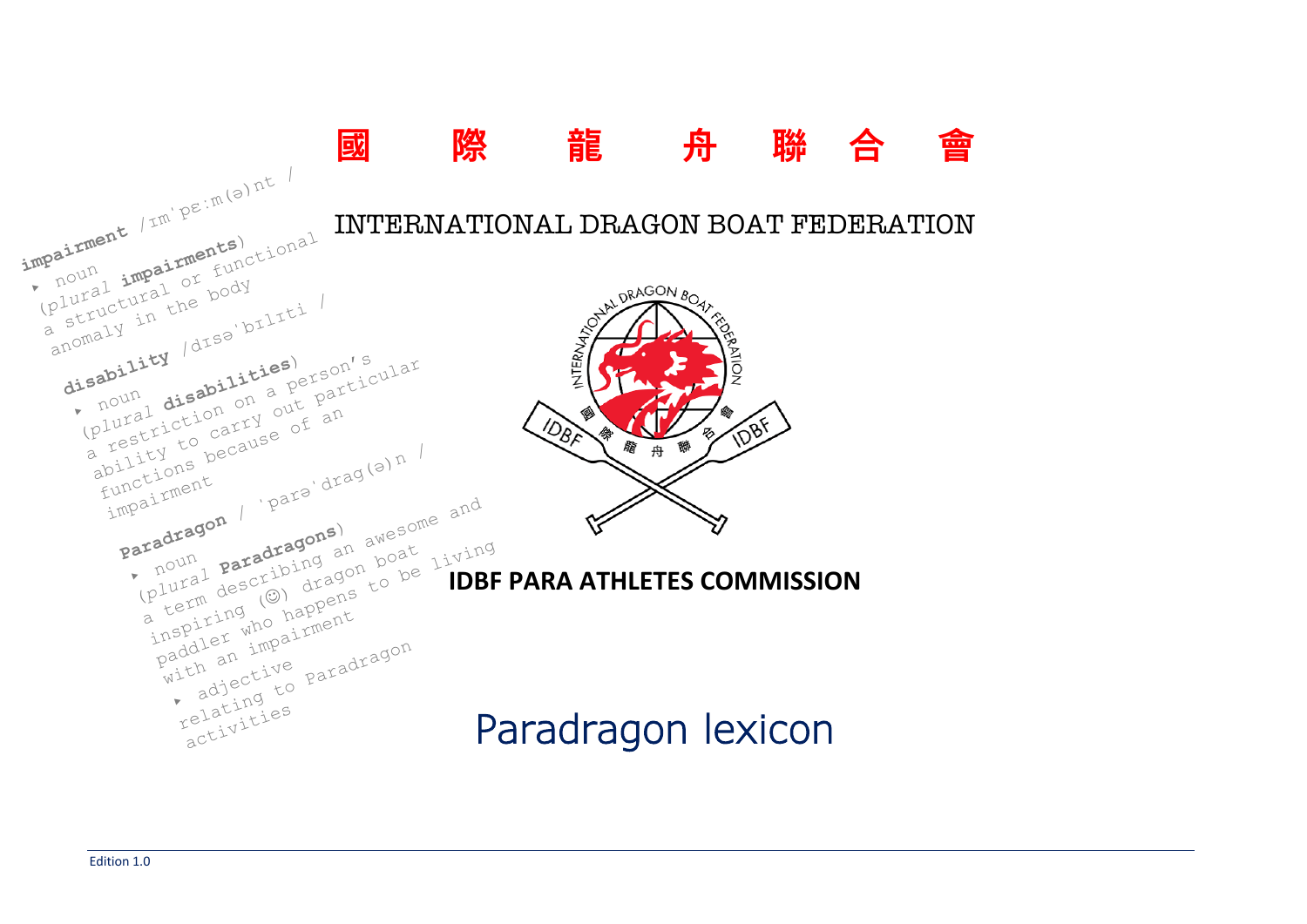

## Introduction

This guide has been developed by IDBF's Para Athletes Commission to assist anyone involved in our sport by providing explanation of terms commonly used when talking about Paradragons and/or people living with impairments. It is not to be taken as medically authoritative but rather as a helpful guide. It does not set out to be exhaustive and is always subject to improvement!

The guide has two sections:

- the first explains general Paradragon terms; and
- the second provides a simple description of common impairments.

Comments and feedback are always welcome! Please direct them to the Chair of the IDBF Para Athlete's Commission by email at: chair-para@dragonboat.sport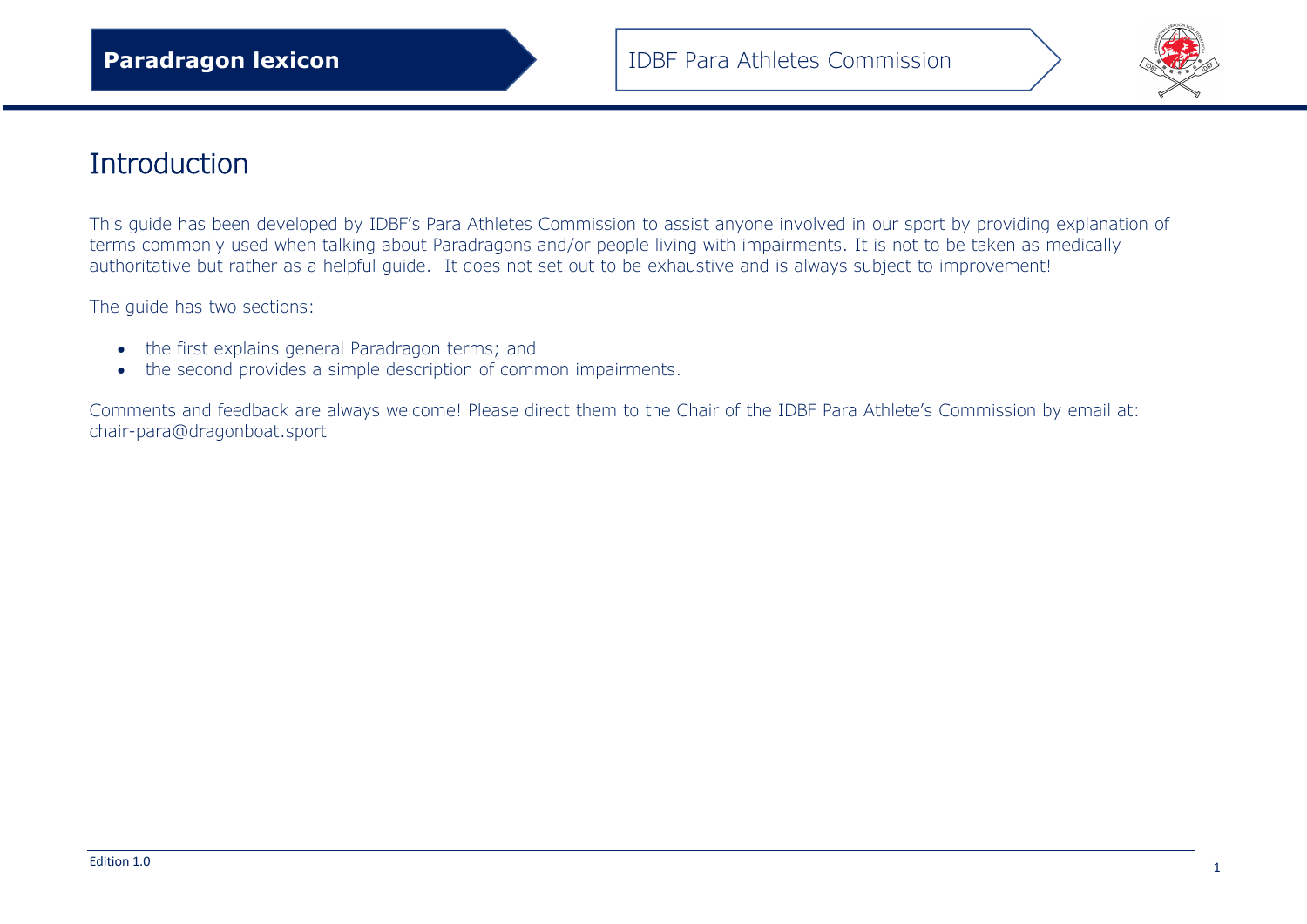

## General terms

| <b>Disability</b> | For IDBF's purposes, a 'disability' is a restriction on a person's ability to carry out particular functions because of<br>an impairment. 'Disability' is therefore related to the environment/activity, whereas the underlying impairment<br>may be constant. (See also Impairment) |
|-------------------|--------------------------------------------------------------------------------------------------------------------------------------------------------------------------------------------------------------------------------------------------------------------------------------|
| Hazard            | A hazard is something with the potential to cause injury and ill health, or the circumstances that could lead to<br>injury and ill health                                                                                                                                            |
| Impairment        | For IDBF's purposes, an 'impairment' is a structural or functional anomaly in the body (see also Disability).                                                                                                                                                                        |
| Para athlete      | A term synonymous with Paradragon and mainly only used when discussing Paradragon matters with organisations<br>external to IDBF (see also Paradragon)                                                                                                                               |
| Paradragon        | A term describing both the individual paddler and also a class of racing. It is a term used mainly within our sport<br>(see also Para athlete)                                                                                                                                       |
|                   | A Paradragon paddler is a paddler living with a psychological, neurological, sensory, developmental or intellectual<br>impairment                                                                                                                                                    |
| PD <sub>1</sub>   | PD1 (or 'Full Paradragon') is a race category in which all paddlers must qualify as a Paradragon by virtue of living<br>with an impairment                                                                                                                                           |
| PD <sub>2</sub>   | PD2 (or Partial Paradragon) is a race category which provides for a mix of Paradragon and unimpaired paddlers                                                                                                                                                                        |
| PD <sub>3</sub>   | PD3 (or Specific Paradragon) is a race category for Paradragons all of whom live with the same or very similar<br>impairments                                                                                                                                                        |
| Prosthesis        | An artificial body part, such as a limb, a heart, or a breast implant                                                                                                                                                                                                                |
| Safeguarding      | Term used in the United Kingdom and Ireland to denote measures to protect the health, well-being and human<br>rights of individuals, which allow children, young people and vulnerable adults to live free from abuse, harm and<br>neglect                                           |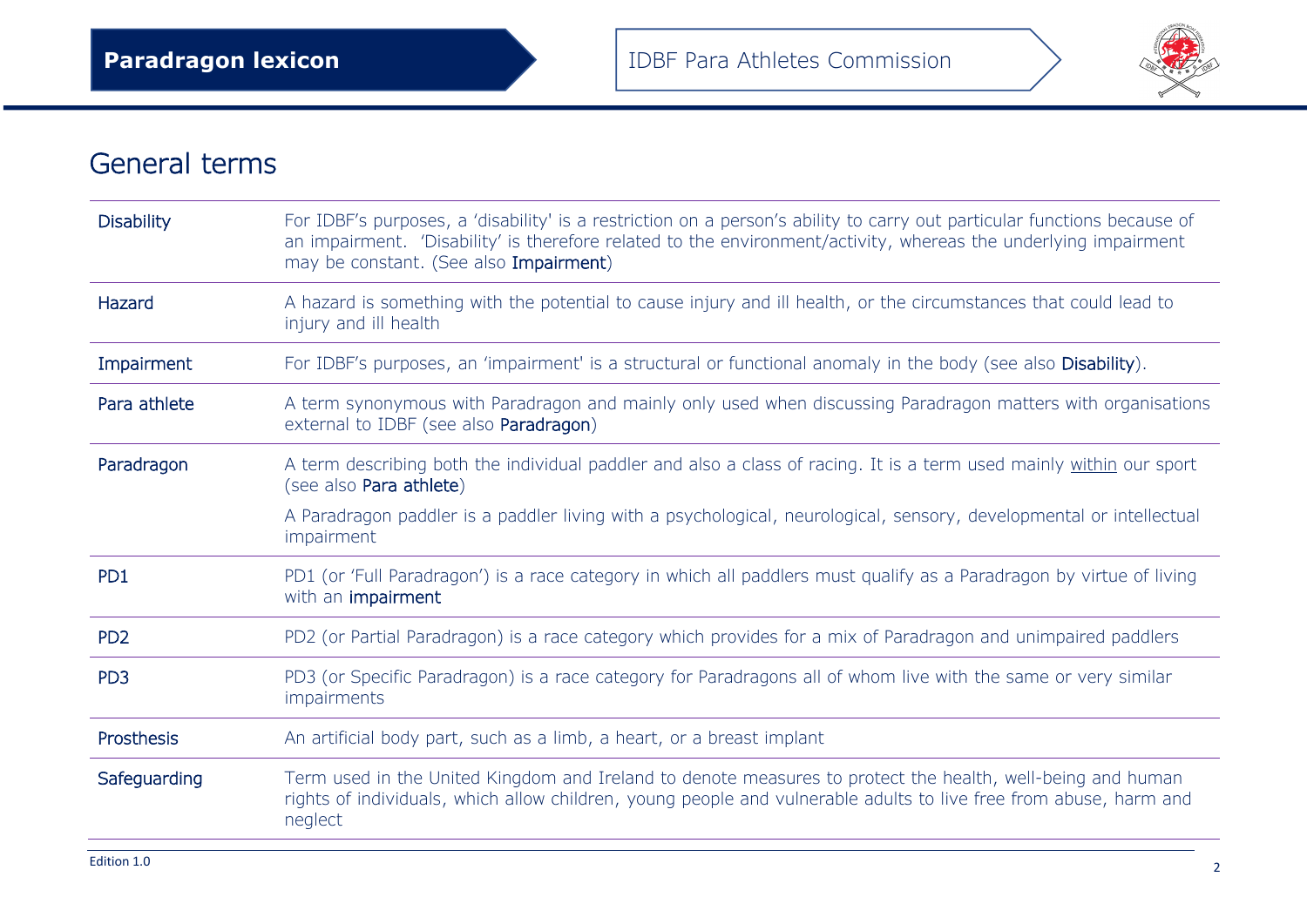

## Impairments

| Active range of<br>movement | Active range of movement is the range of movement that can be achieved when opposing muscles contract and<br>relax, resulting in joint movement. It is caused by the person (see also Passive range of movement)                                                                                                                                                                                                                                                |
|-----------------------------|-----------------------------------------------------------------------------------------------------------------------------------------------------------------------------------------------------------------------------------------------------------------------------------------------------------------------------------------------------------------------------------------------------------------------------------------------------------------|
| Anxiety                     | Feeling of unease, such as worry or fear, that can be mild or severe                                                                                                                                                                                                                                                                                                                                                                                            |
| <b>Arthritis</b>            | Arthritis is a condition that causes pain and inflammation in a joint (see also Osteoarthritis and Rheumatoid<br>arthritis)                                                                                                                                                                                                                                                                                                                                     |
| Arthrodesis                 | Surgical procedure, also called a joint fusion. Goal is to permanently hold a joint in a fixed position, and allow the<br>bone to grow across that joint. While this means the joint will never bend again, there is often dramatic pain relief<br>in that area                                                                                                                                                                                                 |
| Arthroplasty                | Arthroplasty refers to the surgical reconstruction or replacement of a joint                                                                                                                                                                                                                                                                                                                                                                                    |
| Ataxia                      | Ataxia is a term for a group of disorders that affect co-ordination, balance and speech. It is a disease of the<br>nervous system. Any part of the body can be affected, but people with ataxia often have difficulties with:<br>balance and walking<br>speaking<br>swallowing<br>tasks that require a high degree of control, such as writing and eating<br>vision<br>The exact symptoms and their severity vary depending on the type of ataxia a person has. |
| Athetosis                   | Movement dysfunction that includes involuntary writhing movements. These movements may be continuous,<br>slow, and rolling. Contributory conditions include cerebral palsy, traumatic brain injury and stroke.                                                                                                                                                                                                                                                  |
| Bipolar disorder            | Mental illness marked by extreme shifts in mood. Symptoms can include an extremely elevated mood called<br>mania. They can also include episodes of depression.                                                                                                                                                                                                                                                                                                 |
| <b>Blindness</b>            | Blindness is being unable to see because of injury, disease, or a congenital condition (see also Vision impairment)                                                                                                                                                                                                                                                                                                                                             |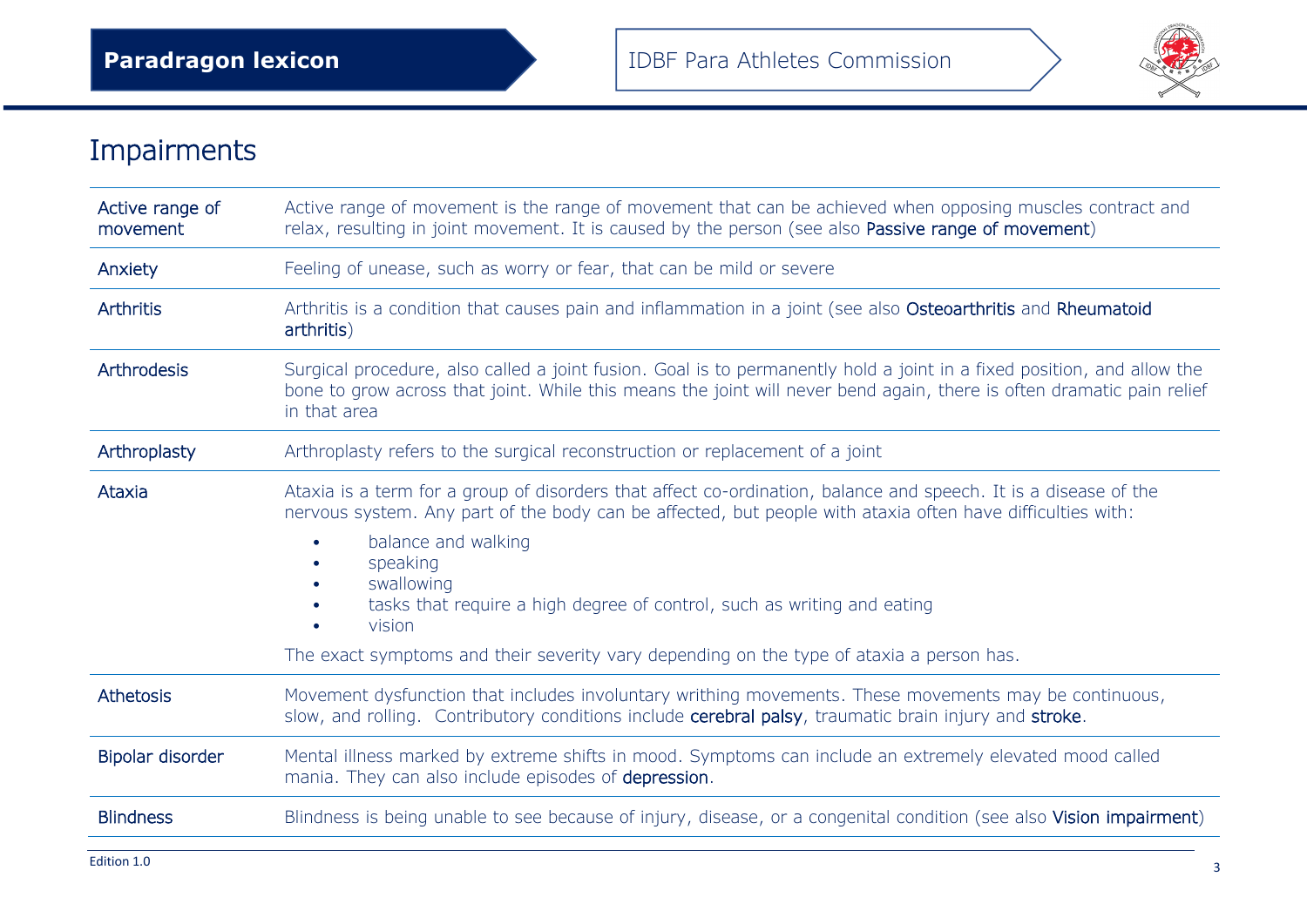

| <b>Brachial plexus</b>      | The brachial plexus is a group of nerves that come from the spinal cord in the neck and travel down the arm.<br>These nerves control the muscles of the shoulder, elbow, wrist, and hand, as well as provide feeling in the arm.<br>Some brachial plexus injuries are minor and will completely recover in several weeks. Other injuries are severe<br>enough and could cause some permanent disability in the arm |
|-----------------------------|--------------------------------------------------------------------------------------------------------------------------------------------------------------------------------------------------------------------------------------------------------------------------------------------------------------------------------------------------------------------------------------------------------------------|
| Cerebral palsy              | A group of lifelong conditions that affect movement and co-ordination. Cerebral palsy is caused by a lack of<br>oxygen to the brain which occurs before, during or soon after birth                                                                                                                                                                                                                                |
| <b>Deafness</b>             | Deafness is lacking the power of hearing and can be complete or partial (see also Hearing impairment)                                                                                                                                                                                                                                                                                                              |
| Depression                  | Lasting feelings of unhappiness and hopelessness, to losing interest in the things that used to be enjoyable and<br>feeling very tearful. Many people with depression also have symptoms of anxiety                                                                                                                                                                                                                |
| Developmental<br>disability | Severe, long-term problems. They may be physical, such as blindness. They may affect mental ability, such as<br>learning disabilities. Or the problem can be both physical and mental, such as Down syndrome.                                                                                                                                                                                                      |
| <b>Disarticulation</b>      | Separation of two bones at their joint, either traumatically by way of injury or by a surgeon during arthroplasty or<br>amputation.                                                                                                                                                                                                                                                                                |
| Down syndrome               | Down syndrome (or Down's syndrome) is a genetic disorder associated with physical growth delays, mild to<br>moderate intellectual impairment, and characteristic facial features.                                                                                                                                                                                                                                  |
| Dysmelia                    | A congenital disorder of a limb resulting from a disturbance in embryonic development                                                                                                                                                                                                                                                                                                                              |
| Erbs palsy                  | Paralysis of the arm caused by injury to the upper group of the arm's main nerves, specifically affecting the upper<br>trunk C5-C6 nerves. Often caused during birth                                                                                                                                                                                                                                               |
| Hearing impairment          | Hearing impairment is a sensory impairment in which the loss of hearing may be total or partial. Many fully deaf<br>people are likely to experience greater social isolation than fully blind people                                                                                                                                                                                                               |
| Hypertonia                  | An increase in muscle tension and a reduced ability of a muscle to stretch caused by damage to the central<br>nervous system. Contributory conditions include cerebral palsy, traumatic brain injury and stroke.                                                                                                                                                                                                   |
|                             |                                                                                                                                                                                                                                                                                                                                                                                                                    |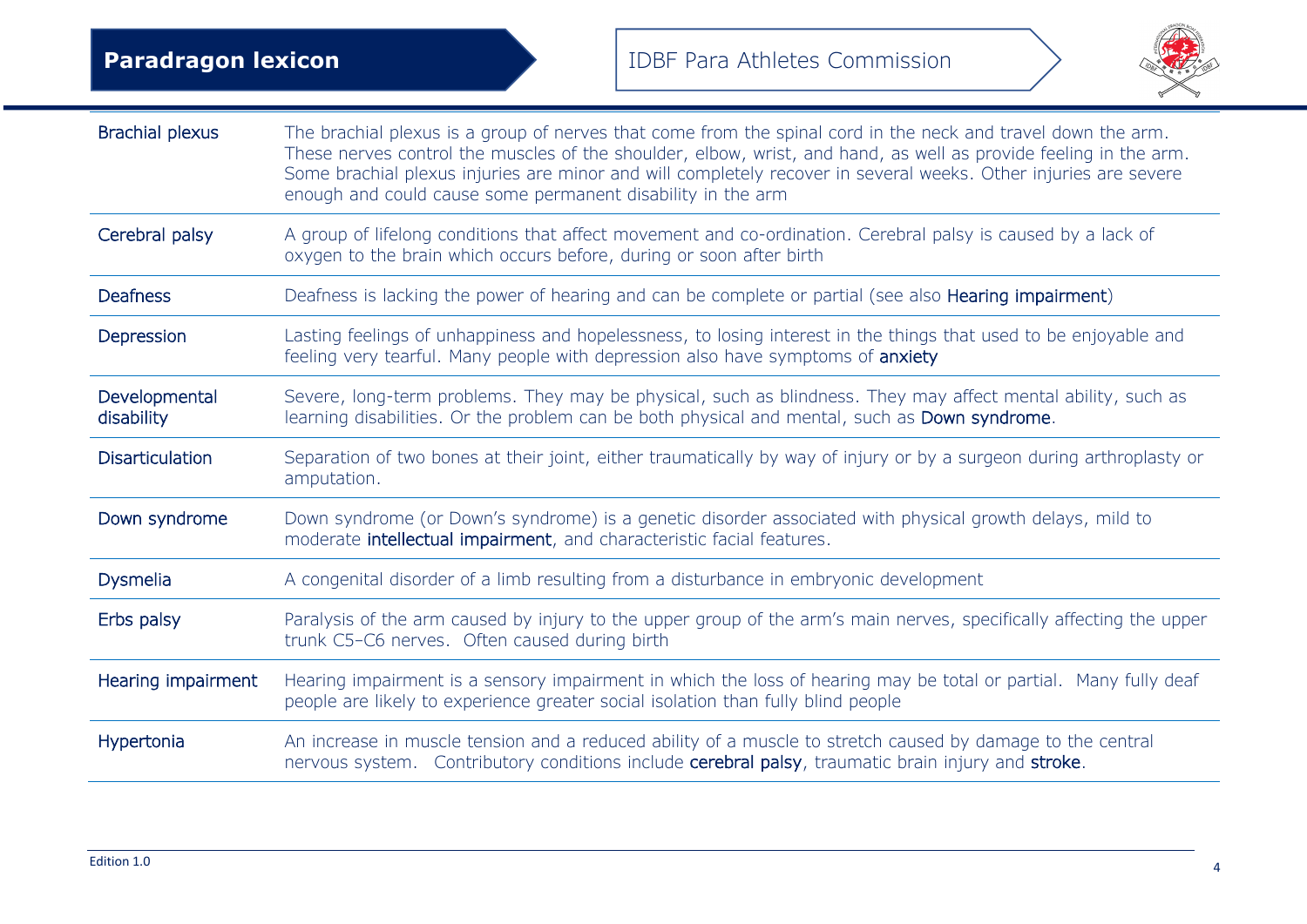

| <b>Intellectual</b><br>impairment | A wide range of conditions resulting in a restriction in intellectual functioning and adaptive behaviour that affects<br>conceptual, social and practical adaptive skills required for everyday life. People with intellectual impairments can<br>learn new skills, but they learn them more slowly                                                                                |
|-----------------------------------|------------------------------------------------------------------------------------------------------------------------------------------------------------------------------------------------------------------------------------------------------------------------------------------------------------------------------------------------------------------------------------|
| Limb deficiency                   | Limb deficiency refers to total or partial absence of bones or joints as a consequence of trauma (for example<br>traumatic amputation), illness (for example amputation due to bone cancer) or congenital limb deficiency (for<br>example dysmelia).                                                                                                                               |
| <b>Multiple Sclerosis</b>         | A condition that can affect the brain and spinal cord, causing a wide range of potential symptoms, including<br>problems with vision, arm or leg movement, sensation, or balance. It is a lifelong condition that can sometimes<br>cause serious disability                                                                                                                        |
| Neurological<br>impairment        | Neurological impairment occurs when there is damage to the nervous system, which includes the brain and spinal<br>cord. Damage to either or both of these areas can affect the way the brain processes information and<br>communicates with the rest of the body. Term covers a wide range of disorders including ataxia, spasticity,<br>athetosis, stroke and multiple sclerosis. |
| Osteoarthritis                    | Osteoarthritis is usually a 'mechanical' condition (ie caused by 'wear and tear') where the cartilage in a joint or<br>joints is progressively worn down                                                                                                                                                                                                                           |
| Paraplegia                        | Paraplegia is an impairment in motor or sensory function of the lower extremities. It is usually caused by spinal<br>cord injury or a congenital condition that affects the neural (brain) elements of the spinal canal                                                                                                                                                            |
| Passive range of<br>movement      | The range of motion that is achieved when an outside force (such as a therapist) causes movement of a joint and<br>is usually the maximum range of motion that a joint can move. It is not caused by the person (see also Active<br>range of movement)                                                                                                                             |
| Psychological<br>impairment       | Psychological impairment relates to a wide range of conditions that influence emotions, cognitions and/or<br>behaviours. Conditions include: PTSD, depression, anxiety, schizophrenia, and bipolar disorder                                                                                                                                                                        |
| <b>PTSD</b>                       | An anxiety disorder caused by very stressful, frightening, or distressing events                                                                                                                                                                                                                                                                                                   |
| Quadriplegia                      | See Tetraplegia                                                                                                                                                                                                                                                                                                                                                                    |